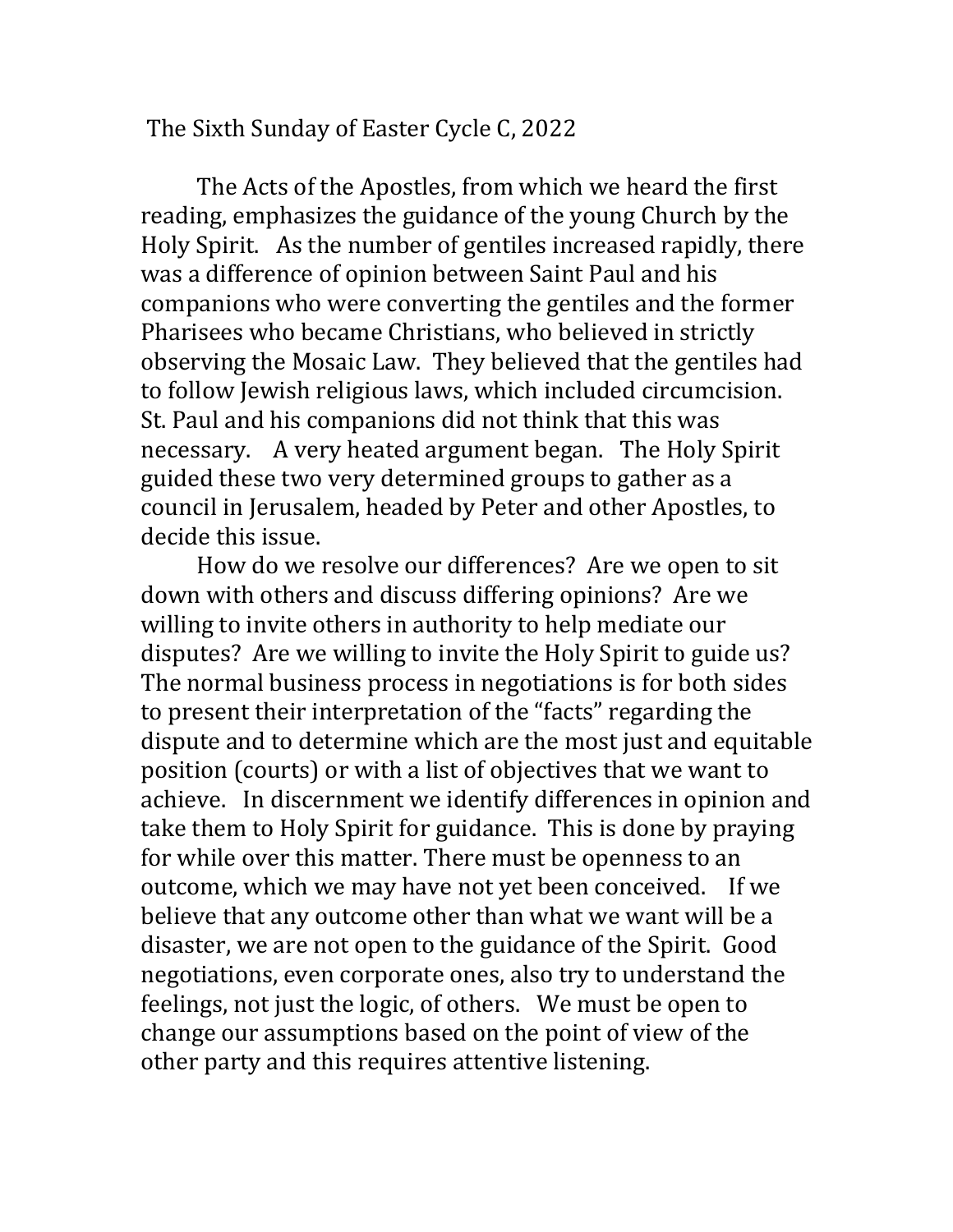The decision of the council, which was attributed to the Holy Spirit, was that circumcision was not necessary for the gentiles, but they were to abstain from meat sacrificed to idols, from blood, from meats of strangled animals, and unlawful marriage. (In today's terms that would be remarriage without and an annulment)

When the Book of Revelation was written, Jerusalem and the temple built by Herod had been completely destroyed. The New Jerusalem as described in the vision does not have a temple but we shall see God "face to face". The New Jerusalem as the Church is built with its Jewish heritage and the Apostolic Tradition. The twelve gates represent the twelve tribes and the twelve layers of stone in the walls represent the twelve apostles. Jesus did not come to abolish the Jewish law but to fulfill it.

Before he was crucified, Jesus told his disciples and us, that whoever loves him will keep his word (commandments). Our love of Jesus is to be measured not by what we say but by how we act. Are we obedient to all the teachings of Jesus especially caring for the poor and forgiveness of others? What teaching do we ignore because it is difficult or because we disagree with it? The Sacredness of the Eucharist, The sacredness of life in the womb? Same sex marriage? Cohabitation? Premarital sex?

If we follow his teachings, his Father, our Father in heaven, will love us, and he and his Father will come and dwell within us. A community that follows the teachings of Christ will be a community of love. The love in that community will reveal God: the Father, the Son and the Holy Spirit, to the world. How much do we love each other here at St. Bartholomew? Do we know the names of our brothers or sisters who have sat with us in the same bench or close by for years? Do we only gossip and complain but do not encourage unity and promote the community?